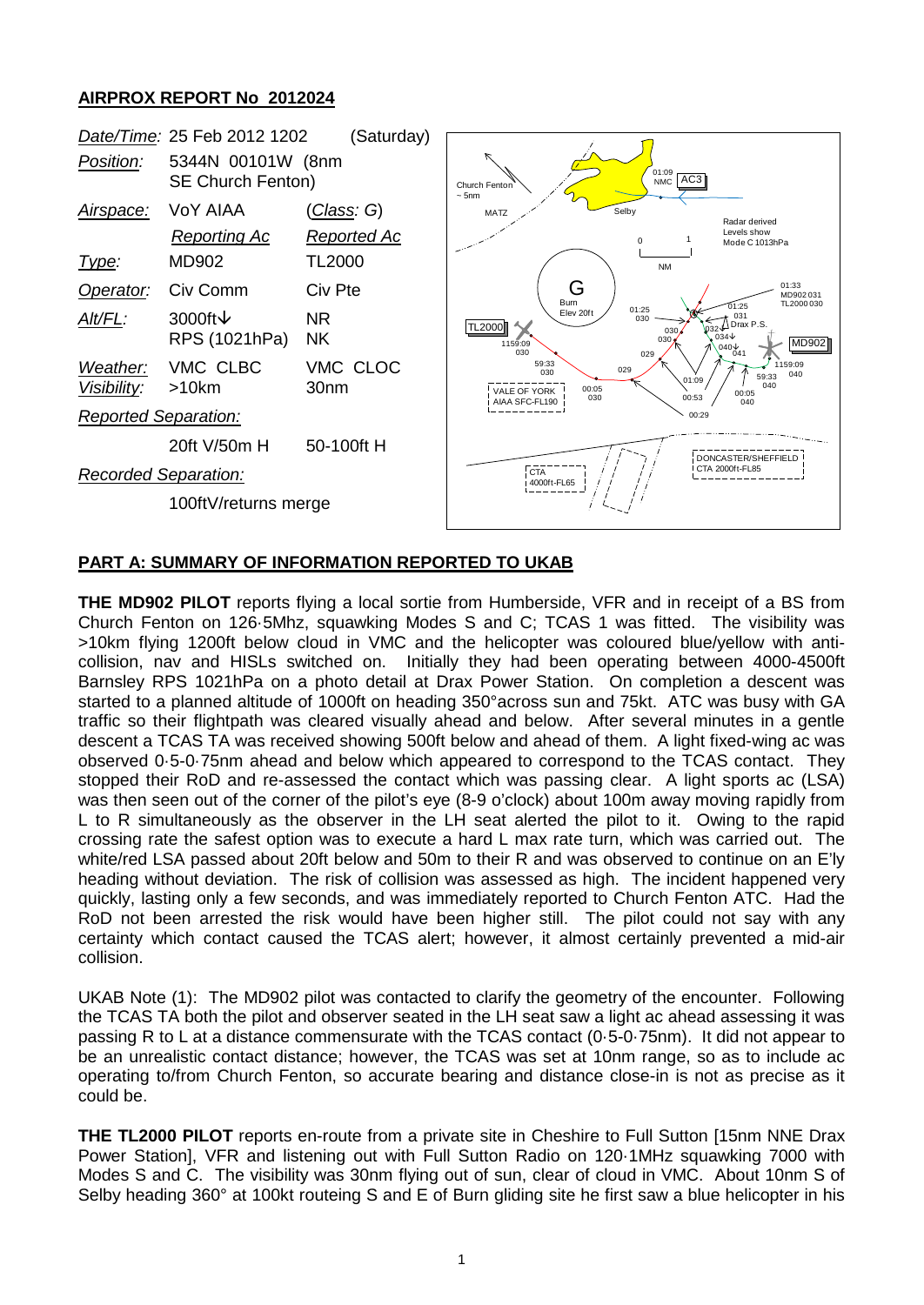4 o'clock range 50-100ft as it was passing behind his ac. No avoiding action was taken and he assessed the risk as low.

**THE CHURCH FENTON APP CONTROLLER** reports working 6-7 ac under a BS including the MD902 and 1 flight under a TS. The MD902 pilot reported that an Airprox would be filed on an ac that passed within 500ft and approx 100m. The MD902 was tracking 330° towards Selby when the other ac passed E'bound. The MD902 pilot reported the traffic as a light ac with 2 POB.

**THE LINTON ON OUSE USMO** reports a Supervisor is not rostered on Saturdays at Linton-On-Ouse in support of Church Fenton flying operations. The controller concerned was rostered with another to provide radar cover for Tutor ac with both controllers rotating the radar position. The MD902 pilot, who had been on frequency for some time under a BS, informed the controller that an Airprox had occurred. The Church Fenton APP position at weekends is demanding with the primary task of supporting 4 Tutor ac requiring a TS and providing a VHF service to multiple GA traffic flying in the local area and recovering to Sherburn-In-Elmet, one of the busiest GA airfields in the country. The controller's workload was high with ac on frequency and he did not see any radar contact in the area of the MD902. After the Airprox he did notice an intermittent 7000 squawk within 3nm of the MD902 but the flight was not on frequency. The radar coverage in that area is not good as the PSR and SSR heads are at Linton-On-Ouse so ac below 1500ft in that area may not show on radar and it may account for the intermittent 7000 squawk.

**BM SM** reports that this Airprox occurred 20·5nm SSE of Linton on Ouse, in the vicinity of Drax power station, between an MD902 in receipt of a BS from Church Fenton APP and a TL2000; both ac were operating VFR.

All heights/altitudes quoted are based upon SSR Mode C from the radar replay unless otherwise stated.

The Church Fenton METAR shows EGXG 251150Z AUTO 28009KT 9999 BKN035/// 09/01 Q1025=

APP described their workload as high, providing ATS to 7 or 8 ac at the time of the Airprox: 6/7 BS and 1 TS. At weekends, APP's primary task is to provide ATS to Church Fenton-based Tutor ac and to Sherburn-in-Elmet inbounds and outbounds.

[UKAB Note (2): The radar recording at 1159:09 shows the MD902 1nm SE of Drax Power Station tracking S at FL040 with the TL2000 5nm to its W tracking SE at FL030. The MD902 then commences a R turn, initially steadying on a track of 280° as the TL2000 commences a L turn onto a NE'ly track. By 1200:29 the TL2000, indicating FL029, is 2·1nm WSW of the MD902 which is turning onto a NNW'ly track indicating FL041. Both ac maintain these tracks, on a constant relative bearing, until immediately prior to the CPA.]

At 1200:53 the MD902 begins descending and at this point the TL2000 was 1·2nm W of the MD902, indicating FL029. At 1201:09 the SSR Mode C of the TL2000 and MD902 indicated 400ft vertical separation existed. At this point, the TL2000 was 0·9nm W of the MD902 in its 10 o'clock. The MD902 pilot reports gaining a TCAS TA on an ac "500ft below and ahead of the ac" and correlated that with a "light fixed wing ac…ahead at approx 0·5-0·75m and below." The only other ac that was "ahead" of the MD902 was 3·2nm NW, AC3, in the MD902's 12 o'clock, showing NMC.

The MD902 pilot reported that having correlated the TCAS contact with the "light fixed wing ac" they "stopped (the) RoD and re-assessed the contact which was passing clear." They then "saw a light sports ac out of the corner of (their) eye moving rapidly across (their) view L-R." The pilot then reversed the gentle R turn, executing a "hard L max rate turn" to avoid the TL2000, passing behind it. Based upon their report, the TL2000 pilot's first sighting of the MD902 was at around the CPA, as it passed through their 4 o'clock, 50-100ft behind.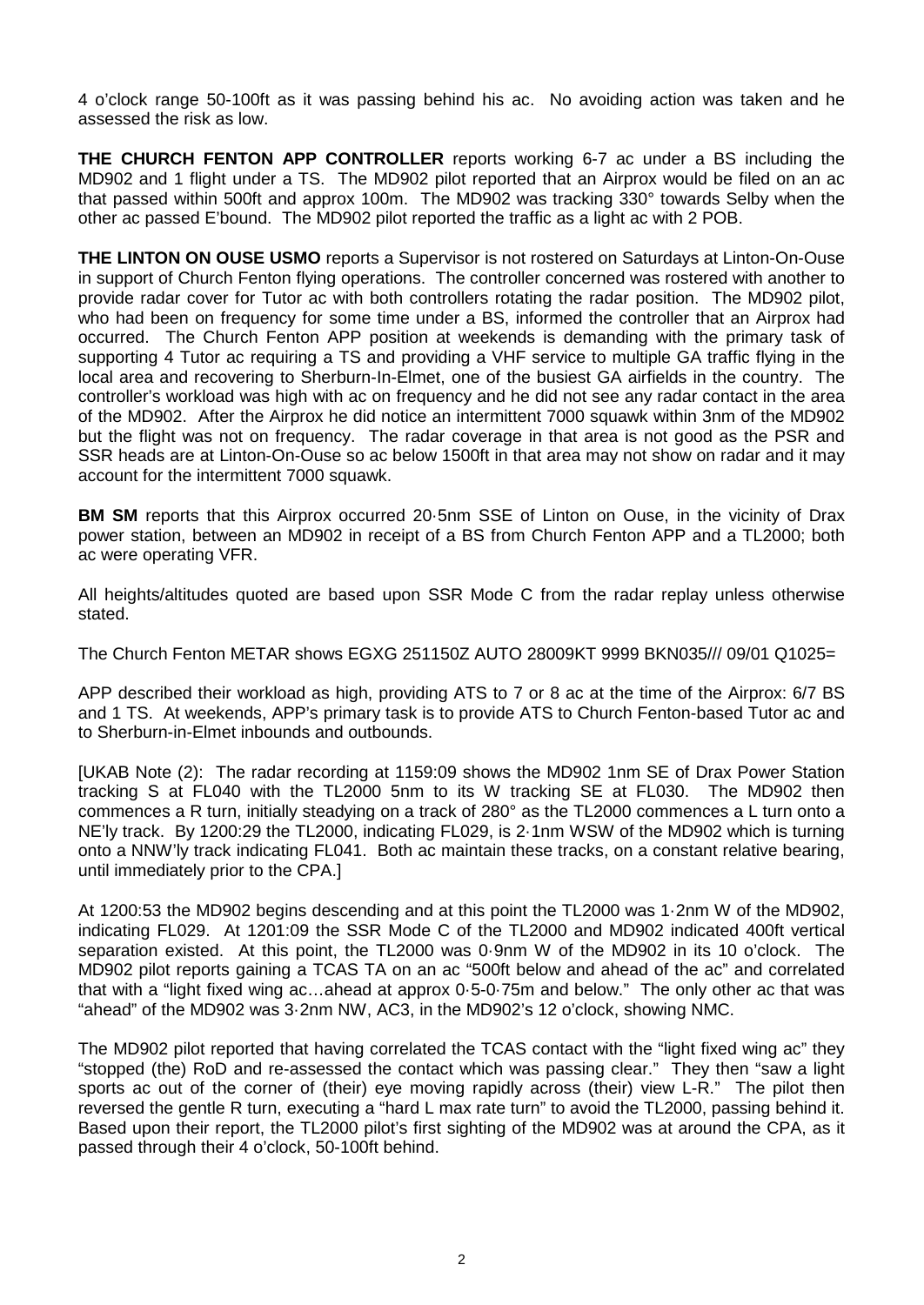[UKAB Note (3): The radar recording at 1201:25 shows the MD902 level at FL031 0·3nm E of the TL2000 which is maintaining FL030. The CPA occurs on the next sweep at 1201:33 when the radar returns merge, the MD902 having turned L onto a NW'ly heading with 100ft vertical separation.]

From the point that the confliction became evident between the MD902 and TL2000 at 1200:45 and the CPA at 1201:33, there was a constant exchange of RT between APP and a number of ac inbound to Sherburn-in-Elmet. The MD902 pilot's report states that "ATC was busy with GA so (they) visually cleared (their) flight path ahead and below." This suggests that the MD902 pilot was aware that there was a reduced likelihood that APP would be able to warn them of a definite collision risk.

Whilst Linton-on-Ouse suggest that the base of radar cover may have played a part in APP's ability to detect the confliction, this is unlikely given that the Airprox occurred at 3000ft, 20·5nm S of Linton. That said, BM SM contends that, given their workload, APP would have been unable to pass a traffic warning to the MD902 about the TL2000 and that there are no ATM aspects to this Airprox that warrant further analysis.

## **PART B: SUMMARY OF THE BOARD'S DISCUSSIONS**

Information available included reports from the pilots of both ac, transcripts of the relevant RT frequencies, radar video recordings, reports from the air traffic controllers involved and reports from the appropriate ATC authorities.

As this incident occurred in circumstances and conditions where both pilots should have been able to see each other in good time, Members wondered whether anything better could have been achieved; in particular, could a radar service have been obtained by either the TL2000 or MD902 flights? The area of the Airprox, within the Vale of York AIAA, is covered by Linton-on-Ouse, a LARS unit; however, this service is available on weekdays only. Church Fenton Approach is not a LARS position and it is tasked to provide services to station-based Tutors and Sherburn-in-Elmet GA traffic. It was unlikely that anything other than a BS could have been obtained from Doncaster Approach as it is not a LARS unit. The MD902 flight had obtained a BS from Church Fenton APP. However, the position was busy with its primary task so it was not surprising that the MD902 pilot could not call on the frequency to update his change in flightpath or that the developing confliction between the subject ac went unnoticed by the APP. Without any ATC assistance available, within this Class G airspace, it was solely down to both pilots for maintaining their own separation from other traffic through see and avoid. The MD902 pilot's SA was enhanced by ACAS equipment but it appeared that the pilot did not assimilate the information generated by TCAS correctly. The TCAS TA received on traffic 500ft below was thought by Members to almost certainly be the TL2000, which carried Mode C, but it seems that AC3 crossing ahead from R to L was acquired visually and erroneously correlated to the TCAS contact. With the known inaccuracies in azimuth, particularly at close ranges, Members agreed that it was imperative for pilots to use the relative height element of the TCAS system, which is known to be accurate, for effecting some vertical separation from the TCAS traffic until it has been positively established that the TCAS contact is definitely the ac seen visually. As it was, the MD902 pilot, having initially stopped the descent, was satisfied that the ac seen was not in conflict and had recommenced the descent. However, the TL2000 was still on a conflicting flightpath converging from the L, which the MD902 pilot then spotted in the 8-9 o'clock position 100m away, a late sighting and part cause of the Airprox. The Board recognised that the MD902 pilot's view from the RH seat, across cockpit, was undoubtedly degraded; however a pilot's lookout scan should take this into account and mitigate any risk by moving ones head or the ac's nose to clear the area concerned. A similar situation existed for the TL200 pilot, seated on the L, looking across to the front R quarter towards the converging helicopter. For his part, the TL2000 pilot had, after passing clear of Burn G/S, turned L towards Full Sutton but did not see the approaching helicopter until it was in his 4 o'clock passing 50-100ft behind, effectively a non-sighting and the other part cause of the Airprox.

Although the MD902 had right of way under the RoA Regulations, these rules only work if pilots see each other's ac in order to comply with them. The radar recording shows that from 1min prior to the